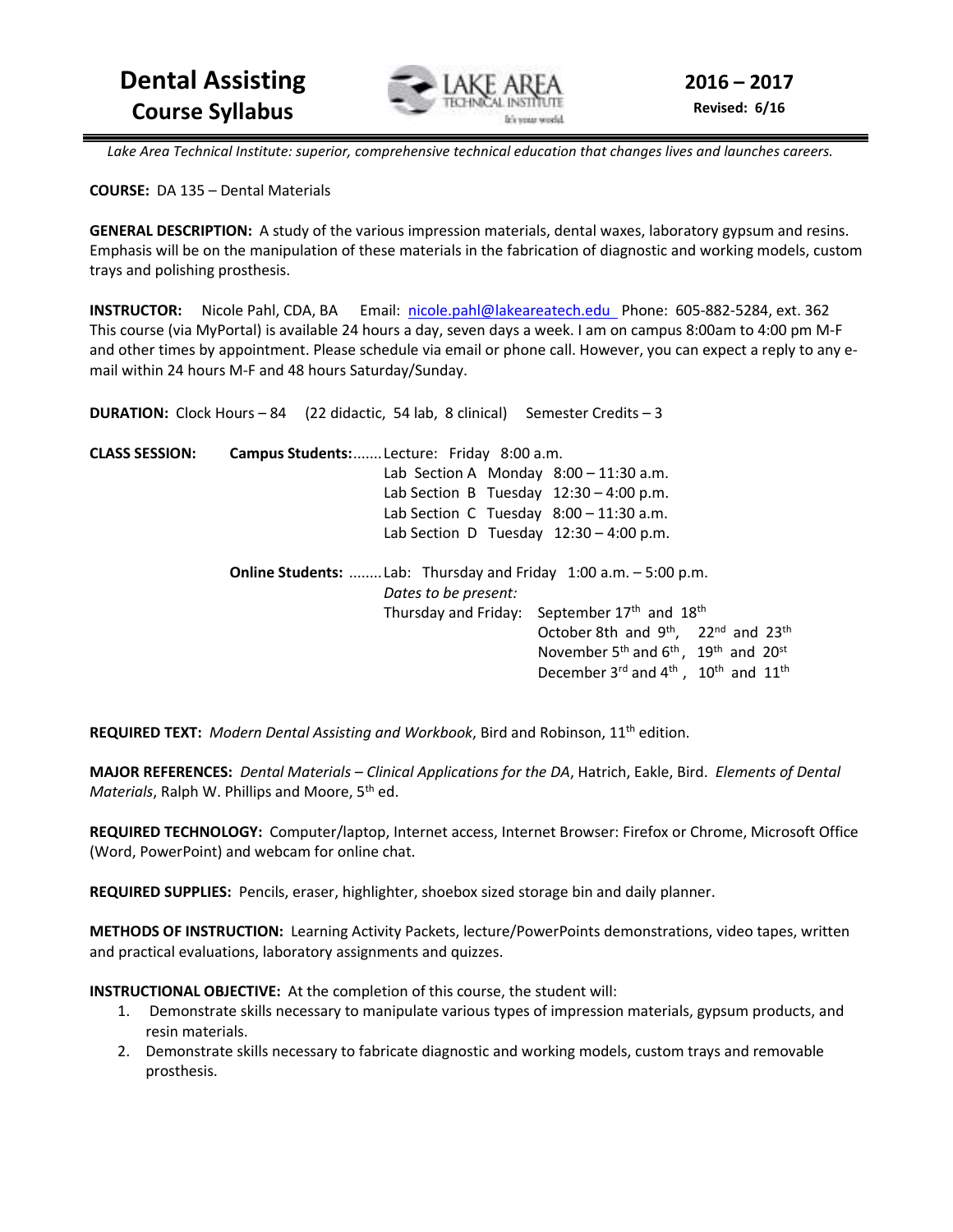| UNITS OF INSTRUCTION/TOPICS INCLUDED |                                                                                                                                                        | <b>Didactic</b><br><b>Hours</b> | Lab<br><b>Hours</b> | <b>Clinic</b><br><b>Hours</b> |
|--------------------------------------|--------------------------------------------------------------------------------------------------------------------------------------------------------|---------------------------------|---------------------|-------------------------------|
| 1351                                 | Identify dental laboratory equipment, safety precautions, and<br>manipulate gypsum products.                                                           | 8                               |                     |                               |
|                                      | a. Demonstrate proper manipulation of gypsum products by<br>pouring primary, permanent, and edentulous molds.                                          |                                 | 3                   |                               |
| 1352                                 | Fabricate custom acrylic appliances and identify dental waxes.                                                                                         | 6                               |                     |                               |
|                                      | a. Identify dental waxes.                                                                                                                              |                                 | 2                   |                               |
|                                      | b. Fabricate and finish one (1) upper and one (1) lower full-spaced<br>custom trays with Triad thermoset resin.                                        |                                 | 3                   |                               |
|                                      | c. Fabricate and finish one (1) spaced custom tray with thermoset<br>self-cure resin.                                                                  |                                 | 3                   |                               |
|                                      | d. Fabricate clinically acceptable bleaching trays on stone<br>models produced from alginate impressions taken on a<br>classmate and two (2) patients. |                                 | 6                   |                               |
|                                      | e. Fabricate a mouth guard on stone models produced from<br>alginates taken on one patient.                                                            |                                 | 1                   |                               |
|                                      | f.<br>Fabricate, finish, and polish a removable appliance.                                                                                             |                                 | 4                   |                               |
| 1353                                 | Manipulate and pour impressions for study and working models.                                                                                          | 4                               |                     |                               |
|                                      | Demonstrate the manipulation of alginate impression material<br>a.                                                                                     |                                 | 3                   |                               |
|                                      | b. Take alginate impressions and wax bites on one (1) typodont<br>and four (4) dental patients.                                                        |                                 | 3                   | 8                             |
|                                      | Pour five (5) sets of alginate impressions.<br>$C_{\star}$                                                                                             |                                 | 5                   |                               |
|                                      | Manipulate elastomeric materials.<br>d.                                                                                                                | 2                               | 3                   |                               |
|                                      | e. Take wax and polysiloxane bite registrations.                                                                                                       |                                 | $\overline{2}$      |                               |
|                                      | pour and trim working models.<br>f.                                                                                                                    |                                 | 4                   |                               |
| 1354                                 | Trim diagnostic models                                                                                                                                 | 2                               | 12                  |                               |
|                                      | Total                                                                                                                                                  | 22                              | 54                  | 8                             |

**ATTENDANCE:** Consistent with department policy, a student may miss six hours of any one class during the semester. Upon missing the seventh hour, a drop slip will be filled out and submitted to the registrar. Within three days of being dropped, the student may appeal by filling out an appeal form with the registrar. The registrar will then set up a meeting with the student and the instructor. The appeal will be considered and a decision reached on an individual basis. Absences can seriously affect grades. *Students are responsible for all information missed while absent from class.* This includes any changes to the schedule that might occur. When a student is 10 minutes late for class, it is an automatic absence.

# **LABORATORY SAFETY POLICY AND RULES**

- A. Objectives
	- 1. To instill in the student an awareness of the potential physical, chemical, and bio hazardous dangers connected with the use of equipment and materials in the dental laboratory.
	- 2. To prepare the student to act quickly and intelligently in the case of an accident.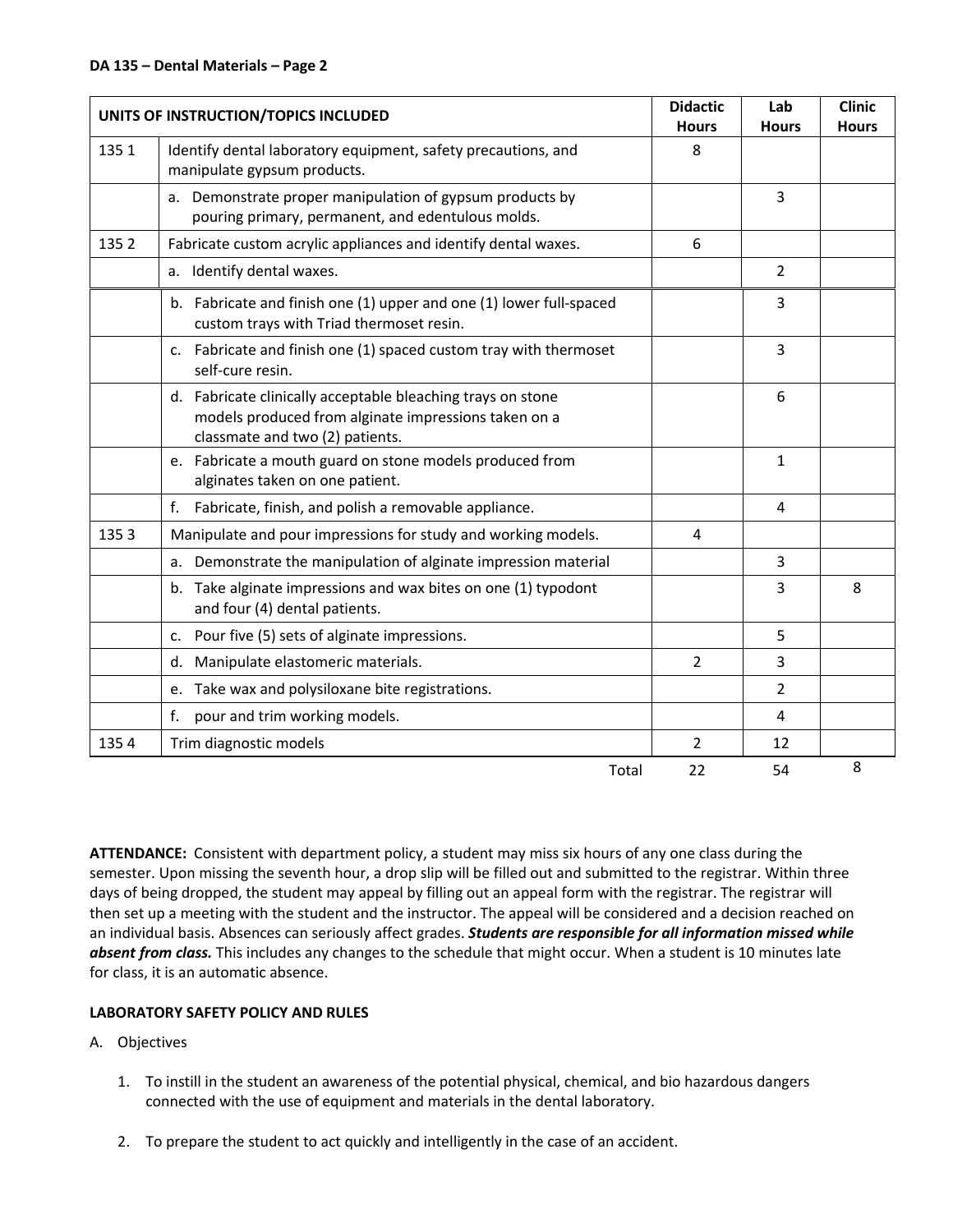B. General Considerations

 When working in the laboratory, you must make safety your first concern. It is essential to follow safety precautions and infection control procedures. Laboratory items brought into the lab from treatment room areas are contaminated and exposure control is just as important here as when you are with patient.

C. Ground Rules for Maintaining the Laboratory

 A laboratory basket will be furnished to store all lab projects. All current lab projects must be stored in the basket and put in the designated area. Anything left on counters will be discarded.

 It is everyone's responsibility to clean up the lab after **every** lab period. This includes student stations and service counters. It is expected that the lab will be clean and tidy after all your classes and labs so the next scheduled class has a decent environment.

 *Clean and tidy* will be defined as all working surfaces and sinks free of debris and dried, all instruments and supplies returned to their proper places after first being thoroughly cleaned.

 The honor system will be in effect in the beginning and remain in effect unless the above rules are compromised. Cleaning assignments will be made and will be considered part of your laboratory responsibility.

### **LABORATORY SAFETY RULES**

- 1. No eating or drinking in the laboratory area.
- 2. Wear personal protective equipment including gloves and glasses as required by the instructor.
- 3. Instructions will be given prior to the introduction of any new piece of equipment. Do not operate any piece of equipment prior to receiving instructions.
- 4. Close drawers and cabinet doors when not in use.
- 5. Handle sharp-edged instruments carefully. Do not carry them in your pocket. Pass scissors to others with handles toward them.
- 6. Do not handle electrical equipment with wet hands.
- 7. Turn off flames and motors if you intend to walk away from them.
- 8. Wipe up spilled liquids on floors and counter tops immediately.
- 9. Wear your hair so that it is close to your head. Remove necklaces, wrist jewelry and rings, they conduct electricity, collect dirt and can be caught in rapid rolling lathe attachments.
- 10. Know the location of the first aid kit, fire extinguisher and fire alarm pull box. When using a fire extinguisher, aim the nozzle at the base of the flames, then pull the trigger.
- 11. Become thoroughly familiar with all fire signals, fire drill procedures, and fire exits. In case of fire alarm, walk quietly and quickly to the nearest exit. FOLLOW YOUR INSTRUCTOR'S DIRECTIONS.
- 12. In case of fire, the word "fire" repeated three times quickly, will bring immediate response from the instructor.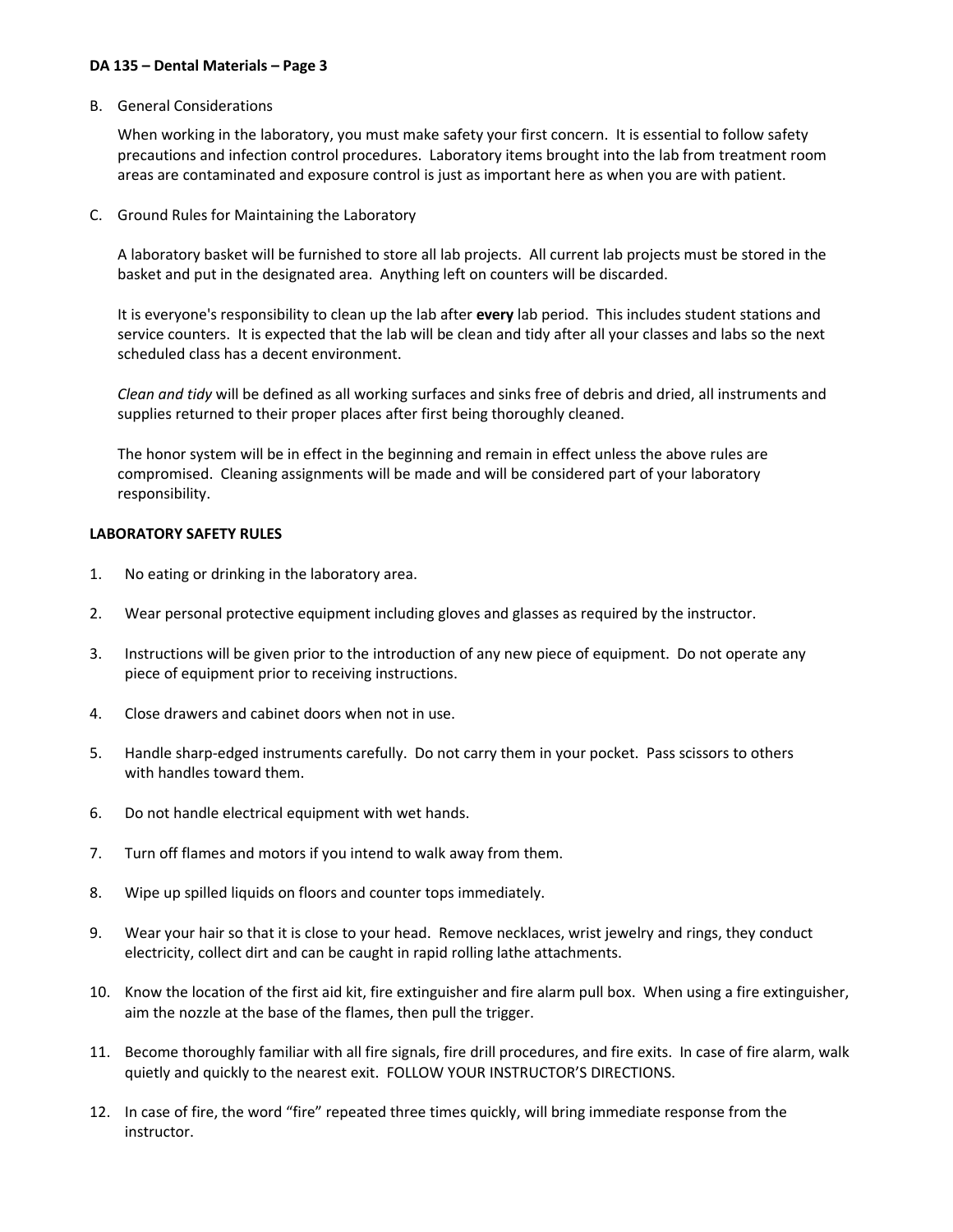- 13. If your neighbor's clothes are on fire, yell "fire...fire...fire," and attempt to smother the flames with a wet towel or lab coat.
- 14. Alcohol, monomer, and oil are considered volatile liquids. If these liquids are ignited, do not add water, but try to smother the flames.
- 15. Impressions and other items carrying bio hazardous materials must be properly handled. **Any accident, no matter how small, must be reported to an instructor.**

**EVALUATION CRITERIA AND FINAL GRADE CALCULATION :** Each unit has a written and practical exam or laboratory project. Laboratory quizzes are given at the end of each laboratory period, these cannot be made up. Total points are kept and your grade is calculated at the end of the semester by totaling your points and dividing by the number of points possible.

| Practical Evaluations  250 points |                  |
|-----------------------------------|------------------|
|                                   |                  |
|                                   |                  |
|                                   | 600 Total Points |

Practical Evaluations The student must achieve a minimum 80% cumulative average at the end of the semester.

**GRADING SCALE:**  $94\% - 100\% = A$  87% -  $93\% = B$  86% - 80% = C 79% or below = Failing

**GRADING POLICIES:** Tests not taken on the scheduled test day will be assessed a 10% late penalty unless other arrangements have been made *prior* to test day. If you are absent the day of a test, the late penalty will be assessed and that test must be taken within **2 days** or a score of zero will be awarded. *Note: This test may NOT be the same test given in class.* 

To obtain full credit for a missed test, the following conditions must be met:

- 1. You contact the course instructor prior to the beginning of class.
	- *AND*
- 2. You have a legitimate excuse that you can document. Examples: serious illness (requires a doctor's note), funeral (accompanied by the memorial pamphlet from the funeral), automobile accident (documentation necessary), severe weather, and program-related activity (requires documentation).

Points are awarded for assignments completed. Assignments/tests are due on the date specified unless an extenuating circumstance has been approved by the instructor. Late assignments will not be accepted unless due to extenuating circumstances and will be penalized by 10%.

# **ADDITIONAL COURSE INFORMATION:**

*for online and on-campus students* 

- 1. It is expected that students will spend 2 hours per credit hour outside of class time for each course. For example, for a 3 credit course you can expect to spend 3 hours working with the concepts presented (for on-campus students this would be the time you attend class) plus 6 additional hours per week (2 hours x 3 credits) completing assigned homework and projects as well as studying for tests.
- 2. Laptops are LATI property during class and will be used for academic purposes only. Social networking is distracting to those around you. Please be courteous during classroom instructional time (lecture and other class activities).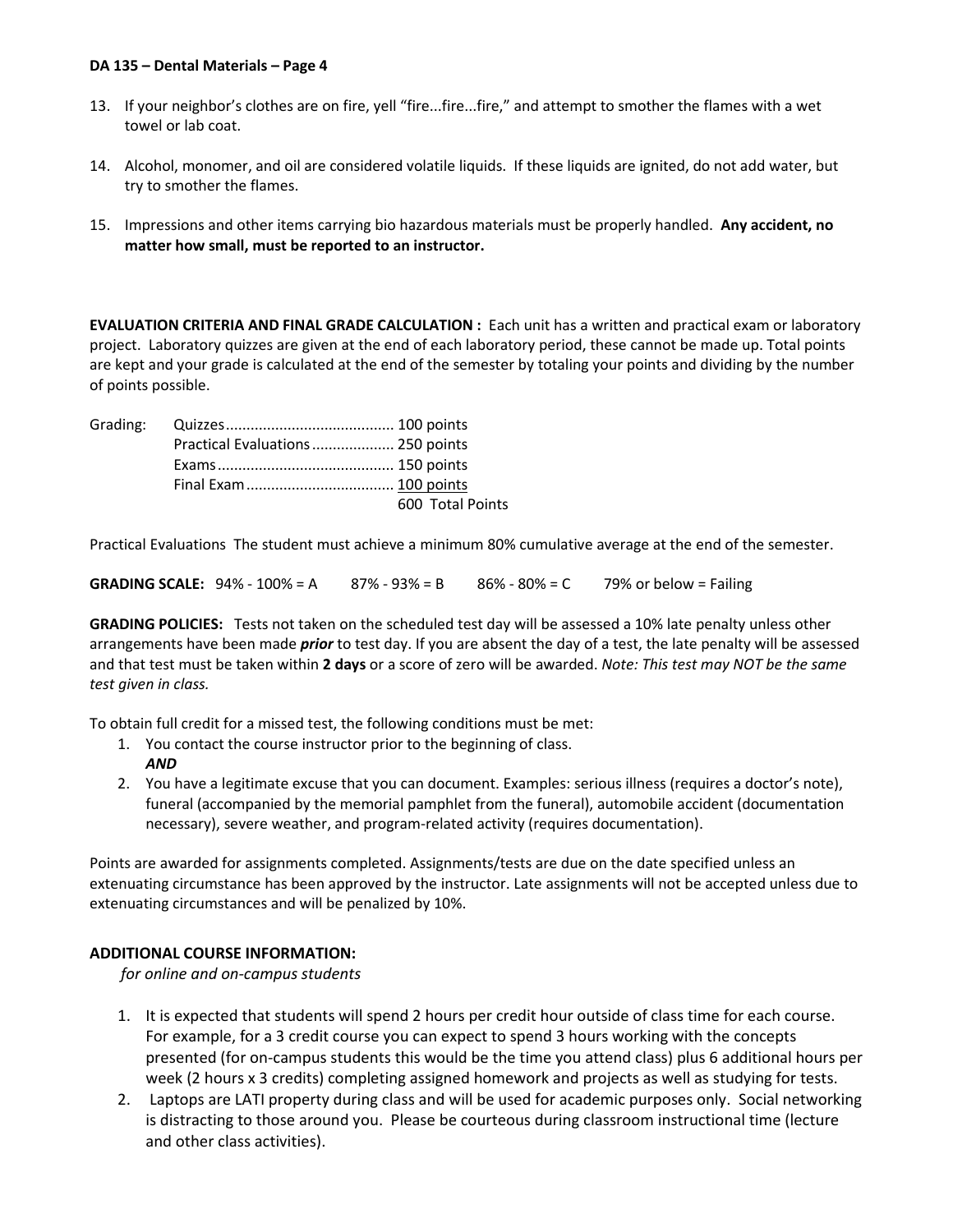- 3. Cellphones and other mobile devices (iPods) are to be turned off and put away unless being used for classroom activities (as specified by your instructor). Any texting during class will not be allowed. Please inform the instructor if there is an emergency call expected. No cell phones should be on or visible during exams.
- 4. The instructor has the right to alter the syllabus and assignments during the course. Any changes will be announced.
- 5. Personal responsibility is expected of all students. You are responsible for knowing the material as well as meeting all due dates. It is suggested that each student develop a method for keeping track of due dates.
- 6. Professional behavior is expected in class and on-campus at all times. Professionalism in the classroom and in the workplace are vital to your success. Unprofessional behavior including, but not limited to, swearing, cheating, making rude comments or gestures, showing disrespect, and talking during instructional time will not be tolerated.
- 7. Excellent communication is a vital tool to success in the classroom and workplace. This communication includes in-person and email as well as any other methods utilized by your instructor. The course (via My Portal) is available 24 hours a day, seven days a week. Your instructor is available 8:00 am to 4:00 pm M-F and by appointment. However, you can expect a reply to any e-mail within 24 hours M-F and 48 hours Saturday/Sunday. *It is expected that you will check your LATI email at least 5 days a week* to ensure you are receiving up to date information. As your instructor, I am here to assist you. If I do not know you have questions or are struggling, I am not able to help. Please feel free to call, stop by my office, or send an email if you have any questions or need assistance.

# *Communication guidelines for email:*

- When emailing, always use LATI's email system for communicating with your instructor.
- Include a subject line to let me know what the message is about.
- Please include a salutation (Hi) and a closing (thank you, sincerely,)
- Clearly describe your question or information you would like to share.
- Use complete sentences including capital letters and punctuation. Email (in an academic and workplace setting) should follow a professional format; it is not the same as texting or sending a quick reply to a close friend.

# *Professional Online Etiquette:*

- **Be aware of how you communicate via e-mail or in the forum so your message is not misinterpreted.** Communication between humans is approximately 90 percent body language, 8 percent tone of voice, and 2 percent spoken words. With e-mail, 98 percent of the communication's context is no longer in play.
- **Avoid language that may come across as strong or offensive.** Language can be easily misinterpreted in written communication. Humor and sarcasm may easily be misinterpreted in online platforms, so try to be as matter-of-fact and professional as possible. No inappropriate, offensive, or profane language.
- **Review, review, then send.** There's no taking back a comment that has already been sent, so it is important to double-check all writing to make sure that it clearly conveys the exact intended message.
- **An online classroom is still a classroom.** Though the courses may be online, appropriate classroom behavior is still mandatory. Respect for fellow classmates and the instructors is as important as ever.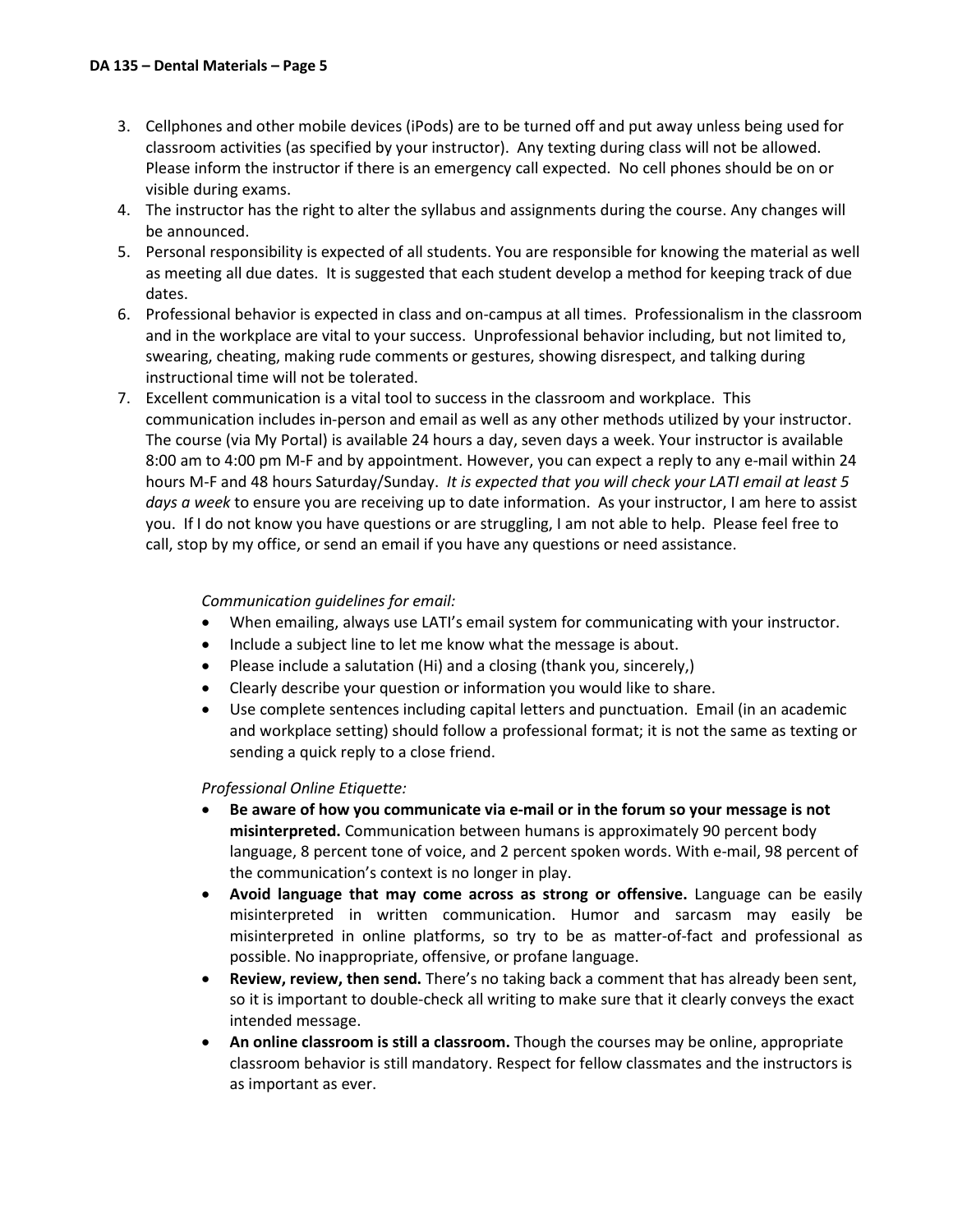- **Proofread posts and messages.** Make sure you are communicating your points as clearly as possible in the forums and other communications. The accurate grammar and spelling of a message is vital. If your audience cannot decode misspelled words or poorly constructed sentences, you are not communicating. It is a good practice to compose, review, and check your comments in Word before posting them.
- **8.** Without my permission, you do not have the authority to record any of my class, its class members, or any content expressed here.

**ACADEMIC HONESTY STUDENTS' RESPONSIBILITIES:** Students are responsible for their own behaviors and are expected to maintain stated standards of academic honesty. Students share the responsibility with the faculty for maintaining an environment that supports academic honesty and discourages plagiarism or cheating.

**FACULTY AND ADMINISTRATOR RESPONSIBILITIES:** Faculty are responsible for creating a classroom and testing environment that discourages cheating, confronts suspected violators and insures fair treatment of all students. Administrators also share the responsibility for developing an environment that discourages academic dishonesty.

### **ACADEMIC DISHONESTY: The following activities are considered to be academically dishonest:**

- Failing to report observed instances of academic dishonesty.
- Plagiarism, defined as representing as one's own, the ideas, writings, or other intellectual properties of others, including other students; any material taken verbatim from the work of others must be placed in quotation marks and a reference cited. Paraphrased content must have appropriate attribution.
- Collaboration on assignments unless it is clearly permitted per the syllabus/instructor.
- Falsifying academic records.
- Bribing faculty to improve academic scores or grades.
- Acquiring an exam during the preparation, duplication, storage, or prior to testing date.
- Removing or acquiring secured exams after administration.
- Copying answers from another student's examination.
- Taking a crib sheet or other form of prepared answers/notes into an examination when not permitted by the instructor.
- Leaving the examination and returning without permission.
- Taking an examination for someone else, preparing and submitting an assignment for someone else, or sign-in for class for someone else.
- Receiving, retaining, and/or using materials obtained in a manner that is defined as academically dishonest.
- Using signals or otherwise communicating (e.g. text messaging) during an examination to share answers with or from another student.
- Continuing to answer test items beyond the prescribed exam time limit.
- Falsifying reasons for excused absences from examinations.
- Taking examinations at times other than the one to which you have been assigned in order to obtain more preparation time.

### **If a student is participating in academic dishonesty and is caught, he/she may be dismissed from the course.**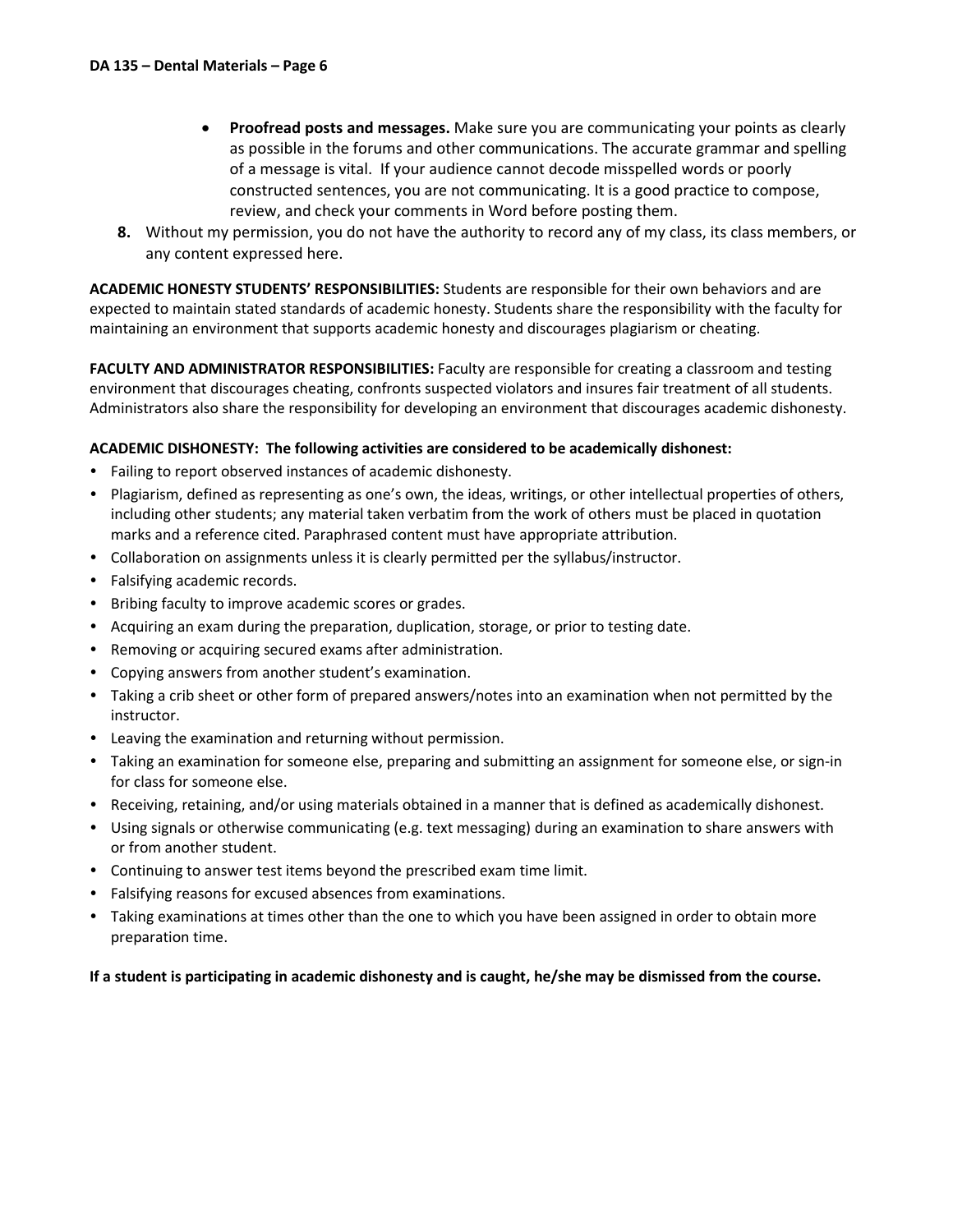**RECORDING STATEMENT:** Without permission, students do not have the authority to record **any** of the dental assisting classes, its class members, or any expressed content.

**INSTRUCTOR RIGHTS STATEMENT:** The instructor has the right to change any and all material on this syllabus at any time.

**ADA STATEMENT:** Watertown School District 14-4 provides equal opportunity in its employment regulations, educational, and activity programs. It is the policy of the District not to discriminate on the basis of sex, race, color, national origin, creed, religion, marital or veteran status, status in regard to public assistance, age, or disability.

Students are entitled to 'reasonable accommodations' under provisions of the Americans with Disabilities Act. Those in need of such accommodations should notify the instructor and make appropriate arrangements with the Office of Disability Services, Educational Services/Library.

Inquiries regarding implementation and compliance of the Americans with Disabilities Act may contact Sandie Jungers, Special Needs Coordinator, Watertown School District 14-4, P.O. Box 730, Watertown, SD 57201-0730, 605- 882-6312. Persons with inquiries regarding implementation and compliance regarding Title IX or Section 504 may contact the Watertown School District Superintendent's Office, P.O. Box 730, Watertown, SD 57201-0730, 605-882- 6312.

Additional inquiries may be directed to the Regional Director, U.S. Department of Education, Office for Civil Rights, 10220 North Executive Hills Boulevard, 8th Floor, Kansas City, MO 64153-1367, 816-880-4200.

### **STUDENT SERVICES:**

### • *Career Counseling*

Guidance is available for students when investigating career choices or in reaffirming the choice already made.

### • *Personal Counseling*

Knowing that student life can be stressful, Lake Area Tech provides personal on-campus counseling for either school-related or non-school-related issues. At times, referral to another counseling service may be warranted. Check with the on-campus counseling staff if you have concerns you need to discuss. Specific referrals for drug and alcohol-related issues will be made by on-campus counselors.

### • *Student Tutoring*

The Educational Services Center staff and peer tutors provide tutoring for all courses. If you are a student in need of help in any of your classes, please contact the Educational Services Coordinator located in the LATI library.

### • *Online Learner Information*

Additional information and support for online learners at LATI is available at: http://www.lakeareatech.edu/onlinelearner/index.html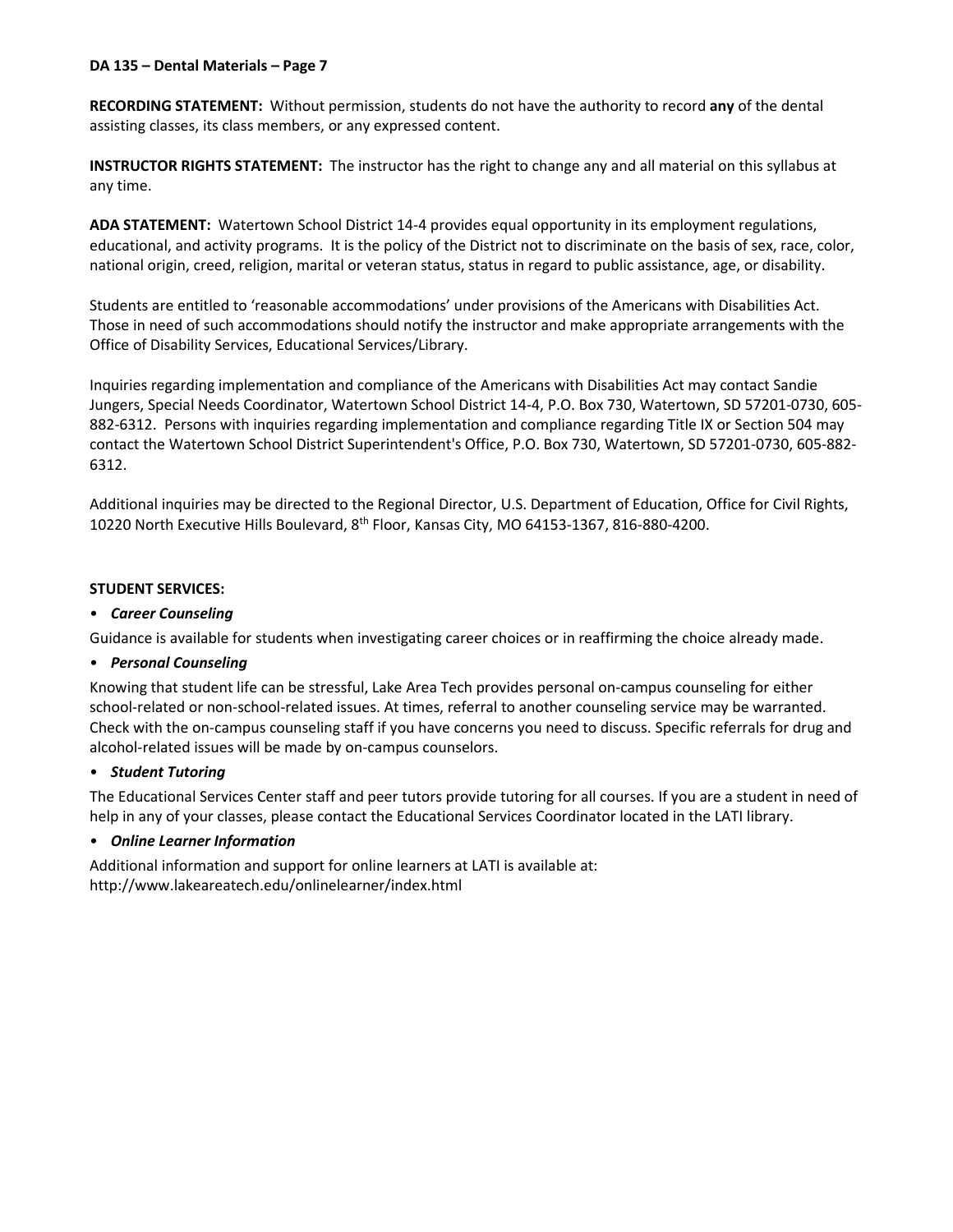| DA 135 - Dental Materials<br><b>Calendar of Instruction (Weekly Schedule)</b> |                                                                                                                                          |                                                                                                                                               |  |
|-------------------------------------------------------------------------------|------------------------------------------------------------------------------------------------------------------------------------------|-----------------------------------------------------------------------------------------------------------------------------------------------|--|
| <b>DATE</b>                                                                   | <b>TOPIC</b>                                                                                                                             | <b>ASSIGNMENT</b>                                                                                                                             |  |
| Week 1                                                                        | <b>Identify The Dental Laboratory Equipment</b><br>and Safety Procedure                                                                  | Prepare for this unit by reviewing the course<br>outline and learning objectives in packet 135 1.                                             |  |
|                                                                               | Lesson/Lab: Introduction to the course and<br>tour of lab.                                                                               | Complete lab safety test.                                                                                                                     |  |
| Week 2                                                                        | <b>Manipulate Gypsum Products</b>                                                                                                        | Read about gypsum, in your textbook, pages<br>$801 - 809.$                                                                                    |  |
|                                                                               | Lesson/Lab: Pour rubber molds with gypsum<br>products.                                                                                   | Read Information Sheets.                                                                                                                      |  |
|                                                                               |                                                                                                                                          | Complete Assignment Sheet 1 and hand in models<br>with Evaluation Sheet.                                                                      |  |
| Week 3                                                                        | <b>Test 1: Gypsum Products</b><br><b>Dental Waxes</b>                                                                                    | Prepare for this unit by reviewing the course<br>outline and learning objectives in packet 135 2.<br>Read about waxes in your textbook, pages |  |
|                                                                               | Lesson/Lab: Identify waxes and make wax<br>spacers.                                                                                      | $809 - 815$<br>Lab Quiz                                                                                                                       |  |
| Week 4                                                                        | <b>Fabricate Custom Acrylic Appliances</b><br>Lesson/lab: Construct and polish thermoset<br>resin appliances.                            | Read about resins in your textbook, pages<br>$813 - 822$ .<br>Read Assignment and Procedure Sheets.<br>Hand in trays with Evaluation Sheet.   |  |
|                                                                               |                                                                                                                                          | Lab Quiz                                                                                                                                      |  |
| Week 5                                                                        | <b>Fabricate Custom Acrylic Appliances</b><br>Lesson/lab: Constructing thermoplastic<br>appliances: whitening trays and mouth<br>guards. | Read about resins in your textbook, pages<br>$813 - 822$<br>Read Assignment and Procedure Sheets.<br>Hand in trays with Evaluation Sheet.     |  |
|                                                                               |                                                                                                                                          | Lab Quiz                                                                                                                                      |  |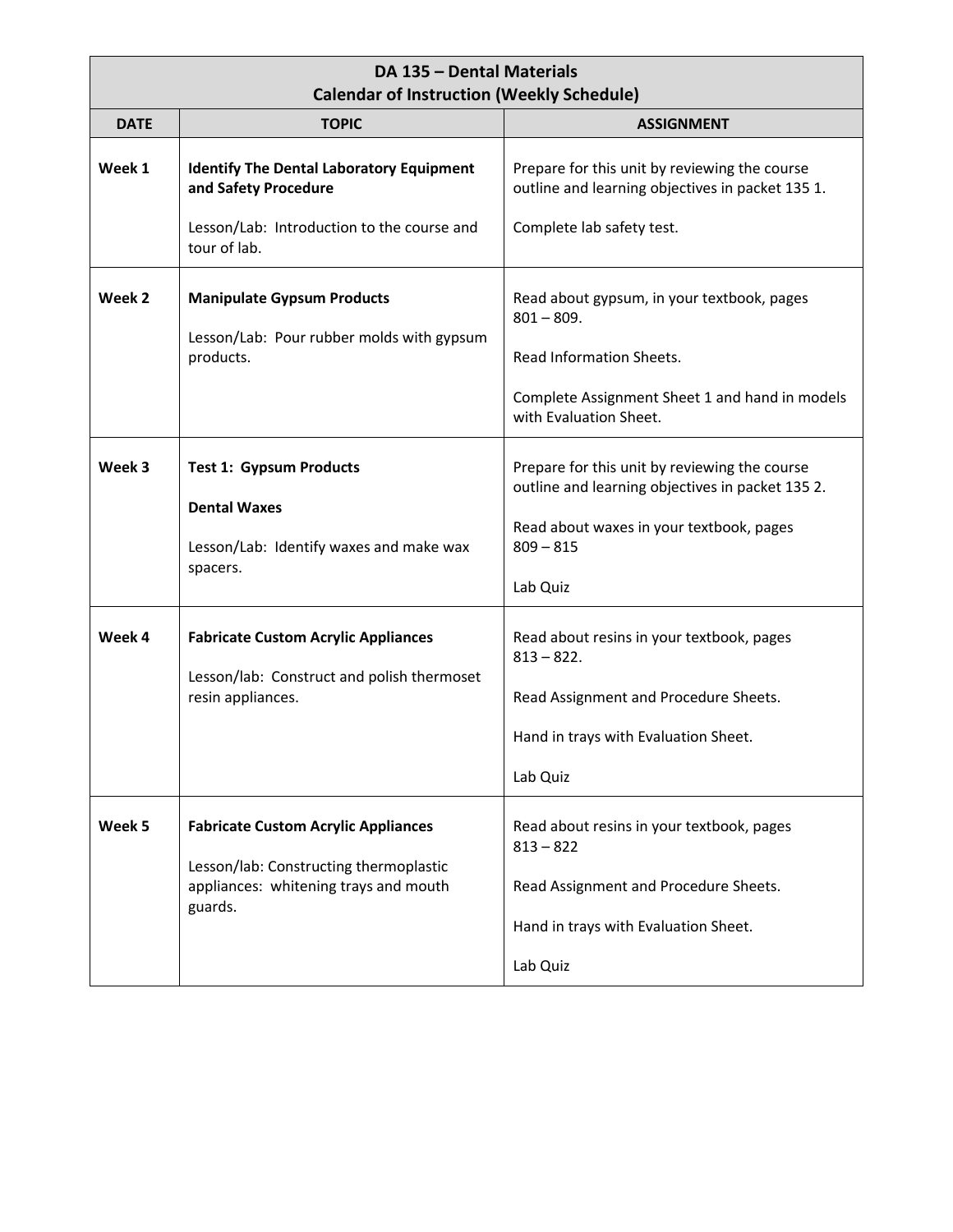| DA 135 - Dental Materials<br><b>Calendar of Instruction (Weekly Schedule Continued)</b> |                                                                                                                                                                |                                                                                                                                                                                                 |  |
|-----------------------------------------------------------------------------------------|----------------------------------------------------------------------------------------------------------------------------------------------------------------|-------------------------------------------------------------------------------------------------------------------------------------------------------------------------------------------------|--|
| <b>DATE</b>                                                                             | <b>TOPIC</b>                                                                                                                                                   | <b>ASSIGNMENT</b>                                                                                                                                                                               |  |
| Week 6                                                                                  | <b>Test: Resins</b>                                                                                                                                            | Read about resins in Modern Dental Assisting -<br>10th ed. Pages 780 - 800                                                                                                                      |  |
|                                                                                         | Mix Alginate Impression Material<br>Lesson/Lab: Intro to impression materials<br>• Mix alginate                                                                | Mixing, load and take impression on typodonts<br>self-evaluate using the Evaluation Sheet and wrap<br>for pouring next week.                                                                    |  |
|                                                                                         | • Load impression trays<br>• Impression a typodont                                                                                                             | <b>Complete Assignment Sheet</b><br>Lab Quiz                                                                                                                                                    |  |
| Week 7                                                                                  | <b>Take and Pour Alginate Impressions</b><br>Lesson/Lab:<br>• Pouring an impression inverted pour<br>technique<br>• Impression a classmate for whitening trays | Pour impressions from last week.<br>Take upper and lower impressions on a classmate<br>and pour according to instructions for a bleaching<br>tray.<br>Self-evaluate using the Evaluation Sheet. |  |
| Week 8                                                                                  | Take and Pour Alginate Impressions and Wax<br><b>Bites on Classmates</b><br>Lesson/Lab: Impression a classmate for study<br>models and taking wax bites.       | Take upper and lower impressions on a different<br>classmate. Pour all impressions for study models.<br>Take a wax bite registration on classmate.<br>Self-evaluate using the Evaluation Sheet. |  |
| Week 9                                                                                  | Take and Pour Alginate impressions and wax<br>bites on patients<br>Lesson/Lab: Impression Patients and pour<br>impressions                                     | Take upper and lower impressions and wax bite<br>registration on two (2) outside patients. Pour one<br>set for study models and one for whitening trays.<br>(Continue next week)                |  |
| Week 10                                                                                 | Take and Pour Alginate Impressions and wax<br><b>Bites on Patients</b><br>Lesson/Lab: Impression patients and pour<br>impressions, make whitening trays.       | Take upper and lower impressions and wax bite<br>registration on two (2) outside patients. Pour one<br>set for study models and one for whitening trays.                                        |  |
| Week 11                                                                                 | <b>Test: Alginate Impressions</b><br><b>Alginates Patients</b><br>Lesson/Lab: Impression, pour and make<br>whitening trays.                                    | Hand in all models and trays for grading.                                                                                                                                                       |  |